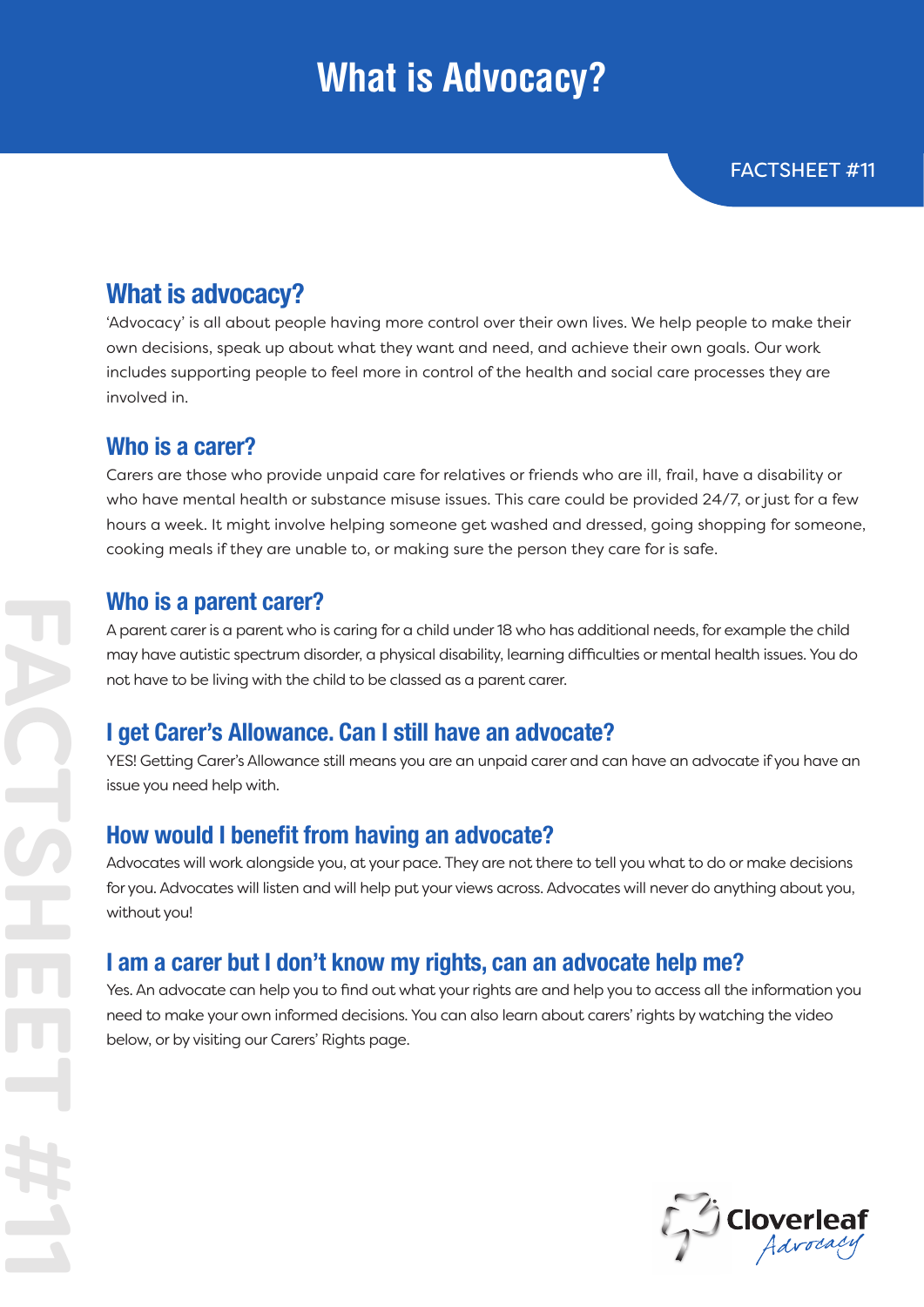# **What is Advocacy?**

## **My partner/dad/daughter is in residential care. Do I still qualify for a carer's advocate?**

Yes you do. We understand that the caring role still continues when your loved one is in a residential setting.

### **Is the advocacy service free?**

Yes, there is no charge for advocacy support.

### **Would an advocate help me communicate with professionals?**

Yes. An advocate would support you in communicating with health and social care professionals. This could be face-to-face, through an email or a letter or at meetings.

#### **Can an advocate come to meetings with me?**

Yes, advocates can go to meetings with you and be there at assessments if it would help. Advocates can help you to prepare for meetings, explain what to expect and be there with you. We can prompt you if needed and talk on your behalf if necessary.

### **Could an advocate help me make a complaint?**

An advocate would help you in making a complaint to social services and other local authority agencies. We would listen to your views and work with you in highlighting your concerns. We would support you throughout the complaints process. If you needed support to make a complaint about the NHS, we may need to refer you to another advocacy service.

### **My partner's care package has been reduced, could an advocate help me to fight this?**

Yes. An advocate can never guarantee you getting the outcome you want but can help you to challenge decisions that have been made about the person you care for if you disagree with them.

## **Social services have cut the direct payments. Can an advocate help me to fight this?**

Yes they can but they cannot guarantee the outcome. An advocate would help you in challenging the cuts made and would explain the options available to you in fighting this issue, including making a formal complaint.